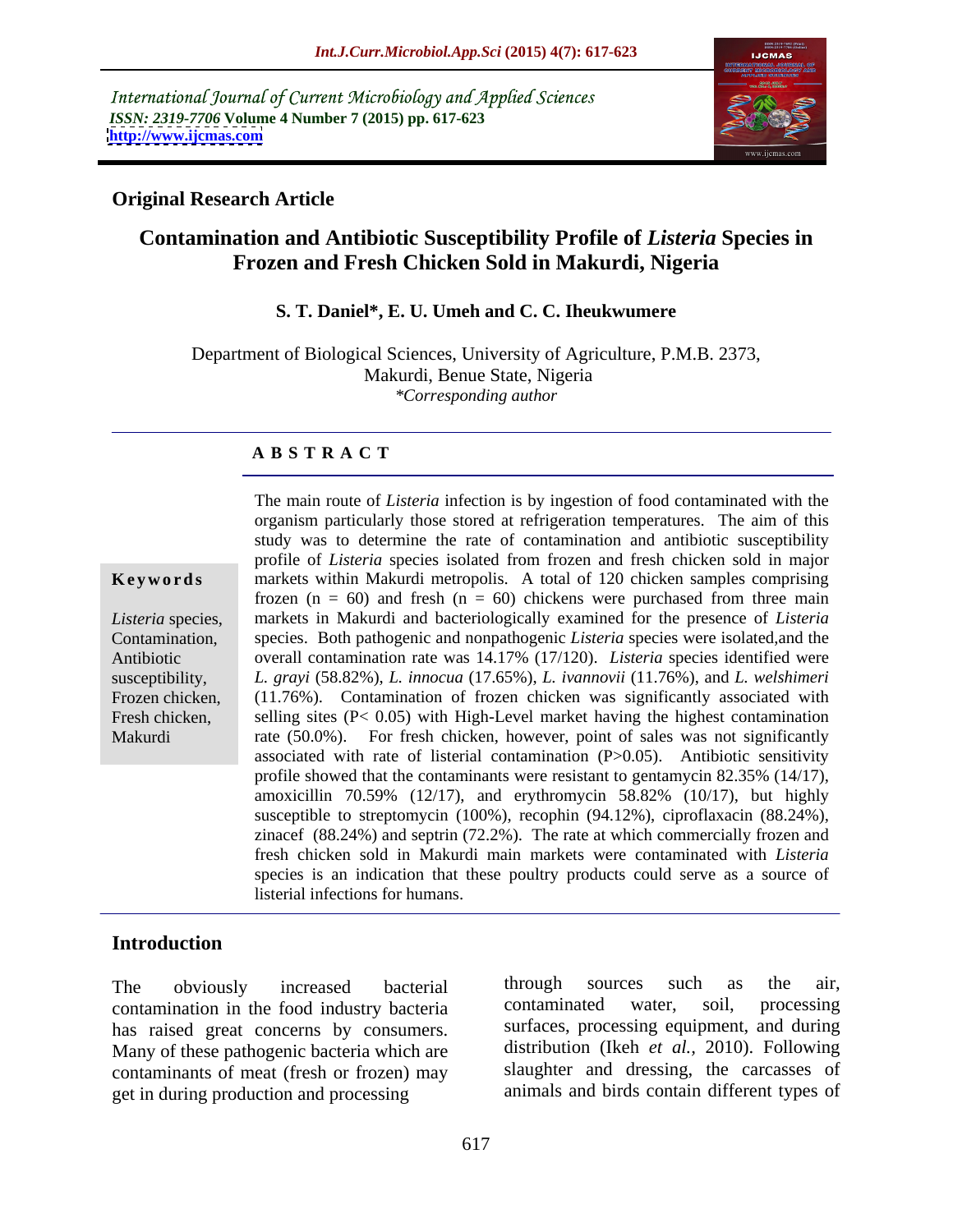The contamination of meat in the open 2004; Okonkwo *et al.,* 2014). Exceptional attention should be paid to poultry meat production because live animals are hosts to poultry products sold in Makurdi metropolis. a large number of different microorganisms residing on their skin, feathers or in their **Materials and Methods** alimentary tract.

Contamination of meat and meat products has resulted in an increased number of meat namely: High-Level. Railway, and Campylobacteriosis, Listeriosis, *E. coli* enteritis and food poisoning by *Clostridium*

*Listeria monocytogenes* the causative agent of human and veterinary listeriosis has meat samples were collected aseptically in gradually become an important food- clean sterile polyethylene bags, labeled, and associated pathogen with high fatality rate. transported in insulated coolers containing The pathogen is primarily transmitted through foods like: milk, milk products, Microbiology Laboratory, University of meat and meat products, fish, eggs and egg and Agriculture Makurdi for bacteriological products, fruits and vegetables (Gordana *et al.,* 2010). However, sporadic listeriosis remains the most frequent manifestation of the illness (Gilot *et al.,* 1996) although few epidemic outbreaks have been recorded in The cultural techniques for pre-enrichment, United States and other parts of the European Union (Churchill *et al.,* 2006).

Nigeria various surveys on food have

microorganisms predominantly bacteria different food products like raw milk, which originate from the skin, hair, feathers, smoked fish (Salihu *et al.*, 2008), beef, pork, gastrointestinal tract, the environment of the goat meat, poultry, fish and vegetable feedlot and pasture including the products (Ikeh *et al.,* 2010), fresh soft slaughtering facilities and the environment cheese 'wara' (Adetunji and Adegoke, 2008) (Ray, 2004). The and ready-to-eat foods such as 'Deli' salad, market is due mainly to undue exposure no data on prevalence or contamination rate which makes it amenable to spoilage (Ray, of *Listeria* species in poultry products sold Kilishi' and 'Suya' meat (Hemen *et al.,* 2013). In spite of all these studies, there is in Makurdi. Hence the need to investigate the contamination rate of *Listeria* species in

## **Materials and Methods**

borne diseases such as Salmonellosis, Wurukum markets respectively between A total of 120 chicken samples were collected from three markets in Makurdi namely: High-Level, Railway, and August and December, 2014.

and *Staphylococcus* spp. The chicken samples consisted of frozen chicken meat  $(n = 60)$  and fresh chicken meat  $(n = 60)$ . Frozen and fresh chicken ice packs to the Veterinary Pathology and examination.

# **Cultural techniques**

In Nigeria, few sporadic cases of listeriosis Twenty-five grams (25 g) of chicken meat have been reported (Chukwu *et al.,* 2006) was pounded in a sterile plastic mortar and but today there is little or no information homogenized in 225 ml of primary there is no data on outbreak of human enrichment culture of Listeria enrichment listeriosis. Furthermore, the sources of broth without supplement (Oxoid) in sterile contamination are most times unknown. In  $\qquad$  Erlenmeyer's flasks and incubated at 30 $^{\circ}$ C reported occurrence of *L. monocytogenes* in primary enrichment culture was then addedenrichment and plating described by OIE Terrestrial Manual (2014) and Ohue *et al.* (2014) were used with slight modifications. for 24 hours. One milliliter (1 ml) of the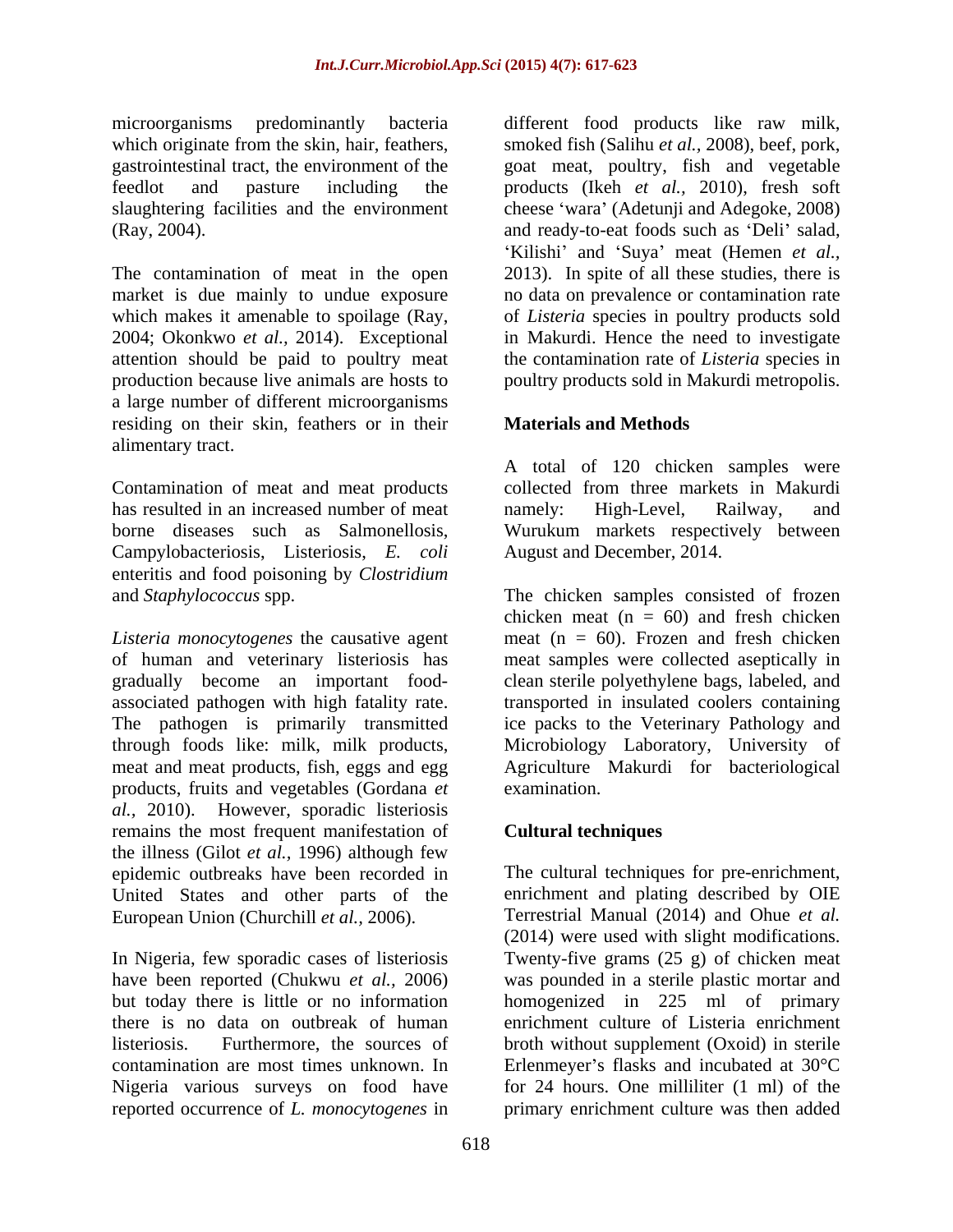to 9 ml of enrichment broth with supplement **Results and Discussion** and incubated at 37°C for 24 hours. A loop culture plates were incubated at 37°C for 24

The 48 hour culture plates were examined *Listeria* identified were *L. grayi* (58.3%); *L.*  for black colonies with black to brown *innocua* (22.2%); *L. ivannovi* (11.1%); and background zone produced by aesculin L. welshimeri  $(5.6\%)$  (Table 1 & 2). hydrolysis, typical of *Listeria* species*.* Presumptive colonies from the culture medium were further identified using Gram staining and catalase test. The isolates were Makurdi were statistically compared. further tested for haemolysis on blood agar and carbohydrate fermentation using mannitol, rhamnose and xylose as market (50.00%) and was least in Wurukum described by Hitchins and Jinnemans market (1.0%). Contamination rate among (2011). markets was statistically significant (P <

Antibiotic susceptibility of isolates was performed using the disk diffusion method as described by Ohue *et al.* (2014) using Mueller-Hinton agar. The diameter of zones of inhibition were measured using a measuring rule and interpreted as amoxicillin (75.0%), erythromycin (11.1%), susceptible (S), resistant (R) and and gentamycin (11.1%). The *L. grayi*; *L.*  intermediate (I) according to Clinical Laboratory Standards Institute (CLSI, 2006) however susceptible to streptomycin guidelines. Inoculum load was prepared using 0.5 MacFarlands turbidity standard<br>(approximately  $10^8$  cfu/ml). (approximately  $10^8$  cfu/ml). this study, it has been shown that fresh and

All media were prepared according to poured into Petri dishes and allowed to gel. USA GZX-Cf.400) before inoculation.

### **Results and Discussion**

full of the enrichment broth was streaked Poultry products comprising of fresh and onto Listeria selective agar (Oxoid) and the frozen chicken were screened for presence to 48 hours. The state of the state of the state of the state of the state of the state of the state of the state of the state of the state of the state of the state of the state of the state of the state of the state of t **Identification of isolates** *fresh chicken was least contaminated with* of *Listeria* species. Results showed that frozen chicken had the highest contamination rate of  $21.67\%$  (n=13) while 6.67% (n=4). The different species of *L. welshimeri* (5.6%) (Table 1 & 2).

**Antimicrobial susceptibility test** fresh chicken meat in the three markets Contamination rates of poultry products purchased from three main markets in Makurdi were statistically compared. Contamination of frozen chicken meat by listerial species was highest in High-Level 0.05) (Table 3). Contamination rate of studied did not differ significantly from each other ( $P > 0.05$ ) (Table 4).

**Media preparation** with *L. innocua, L. ivannovi, L. welshimeri,* manufacturers' instructions. The butchers. There is also a possibility of cross suspensions were autoclaved at 121 °C for 15 contamination during processing. These minutes, cooled to 45<sup>o</sup>C and aseptically findings agree with those of Katarzyna *et al.* Plates were dried in an oven (Hospibrand *grayi,* and *L. seeligeri* were isolated Results from the listerial susceptibility to antibiotics showed that *L. grayi*; *L. innocua*; and *L. ivannovi* isolates were resistance to *innocua*; and *L. ivannovi* isolates were however susceptible to streptomycin (100%), ciprofloxacin (88%), pefloxacin (75.0%), and ampiclox (75.0%) (Fig. 1). In frozen chicken products were contaminated and *L. grayi* were isolated which could be an indication of poor hygienic handling by the (2006) that *L. innocua,L. welshimeri*, *L.*  fromraw chicken parts.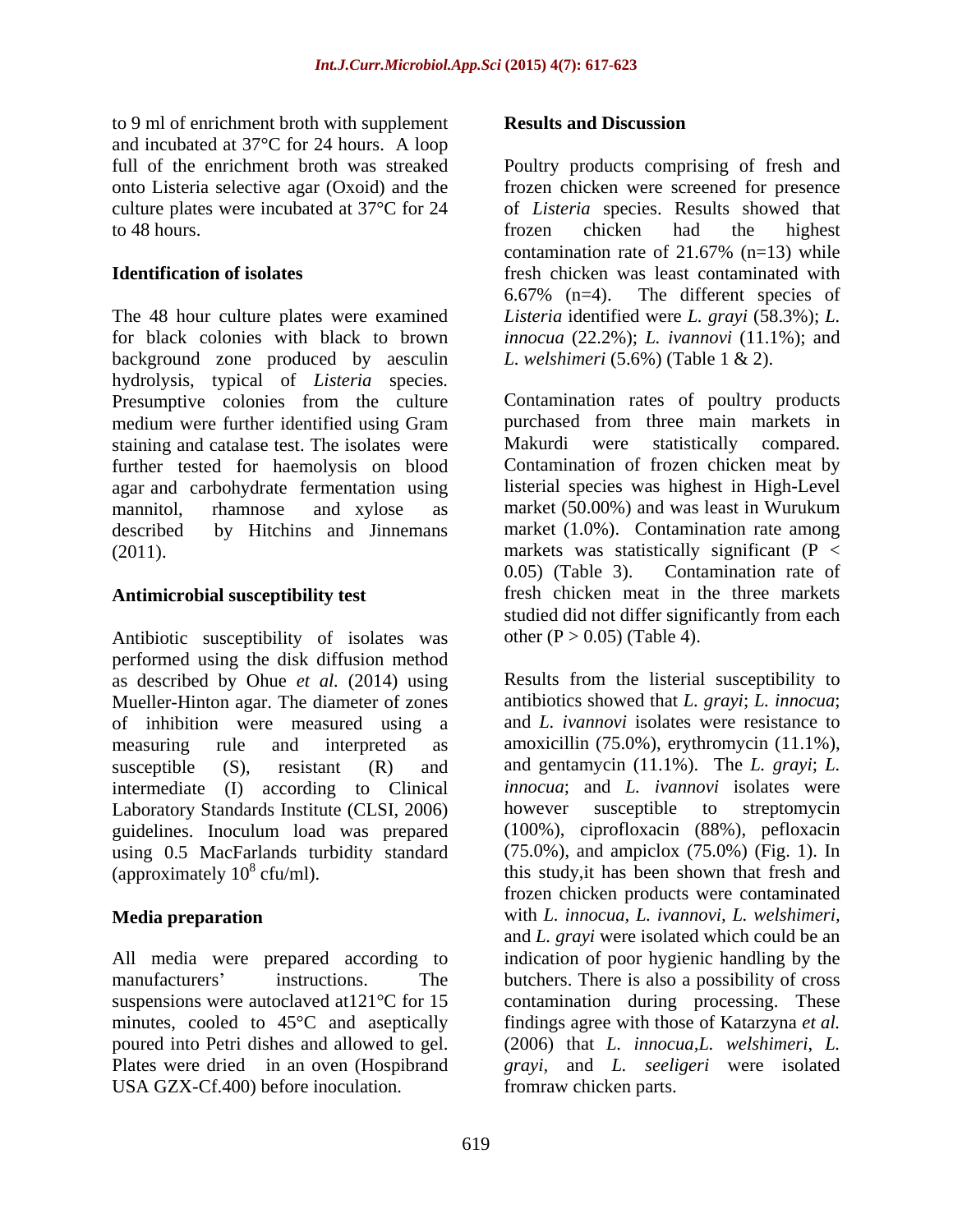| <b>Poultry product</b> | No. of Samples Examined (%) | No. contaminated by <i>Listeria</i> $(\%)$ |
|------------------------|-----------------------------|--------------------------------------------|
| Frozen Chicken         | 60(100.0)                   | 3(21.67)                                   |
| Fresh Chicken          | 60(100.0)                   | (6.67)                                     |
| <b>TOTAL</b>           | 120(100.0)                  | 17(14.17)                                  |

**Table.1** Contamination rate of chicken sold in Makurdi Markets

| <b>Poultry Product</b> | <b>Distribution of Listeria species (%)</b> |            |             |               |
|------------------------|---------------------------------------------|------------|-------------|---------------|
|                        | L. grayi                                    | L. innocua | . ivannovii | L. welshimeri |
| Frozen Chicken         | 8(61.54)                                    | 2(15.38)   | 1(7.69)     | 2(15.38)      |
| Fresh Chicken          | 2(50.0)                                     | (25.00)    | (25.00)     | 0(0.00)       |
| <b>TOTAL</b>           | 10(58.82)                                   | 3(17.65)   | 2(11.76)    | 2(11.76)      |

**Table.3** Listerial Contamination rates of frozen chicken sold in selected Makurdi Markets

| <b>Sample Source</b>  | No. of Samples Examined (%)                          | No. Contaminated (%) |  |
|-----------------------|------------------------------------------------------|----------------------|--|
|                       |                                                      |                      |  |
| High-Level Market     | 20(100.00)                                           | 10(50.00)            |  |
| <b>Railway Market</b> | 20(100.00)                                           | 2(10.00)             |  |
| Wurukum Market        | 20(100.00)                                           | (5.00)               |  |
| <b>TOTAL</b>          | 60 (100.00)                                          | 13(21.70)            |  |
|                       | $\chi^2$ =14.34, df = 2, P = 0.0008. (P $\Box$ 0.05) |                      |  |

**Table.4** Listerial contamination rates of fresh chicken sold in selected Makurdi Markets

| <b>Sample Source</b> | No. of Samples Examined (%) No. contaminated (%) |          |
|----------------------|--------------------------------------------------|----------|
| High-Level Market    | 20 (100.00)                                      | 1(5.00)  |
| Railway Market       | 20(100.00)                                       | 1(5.00)  |
| Wurukum Market       | 20(100.00)                                       | 2(10.00) |
| <b>TOTAL</b>         | 60(100)                                          | 4(6.67)  |
|                      | $\gamma^2$ –0.5357 df – 2 P – 0.765 (P $>$ 0.05) |          |

 $\chi^2$  =0.5357, dt = 2, P = 0.765 (P > 0.05)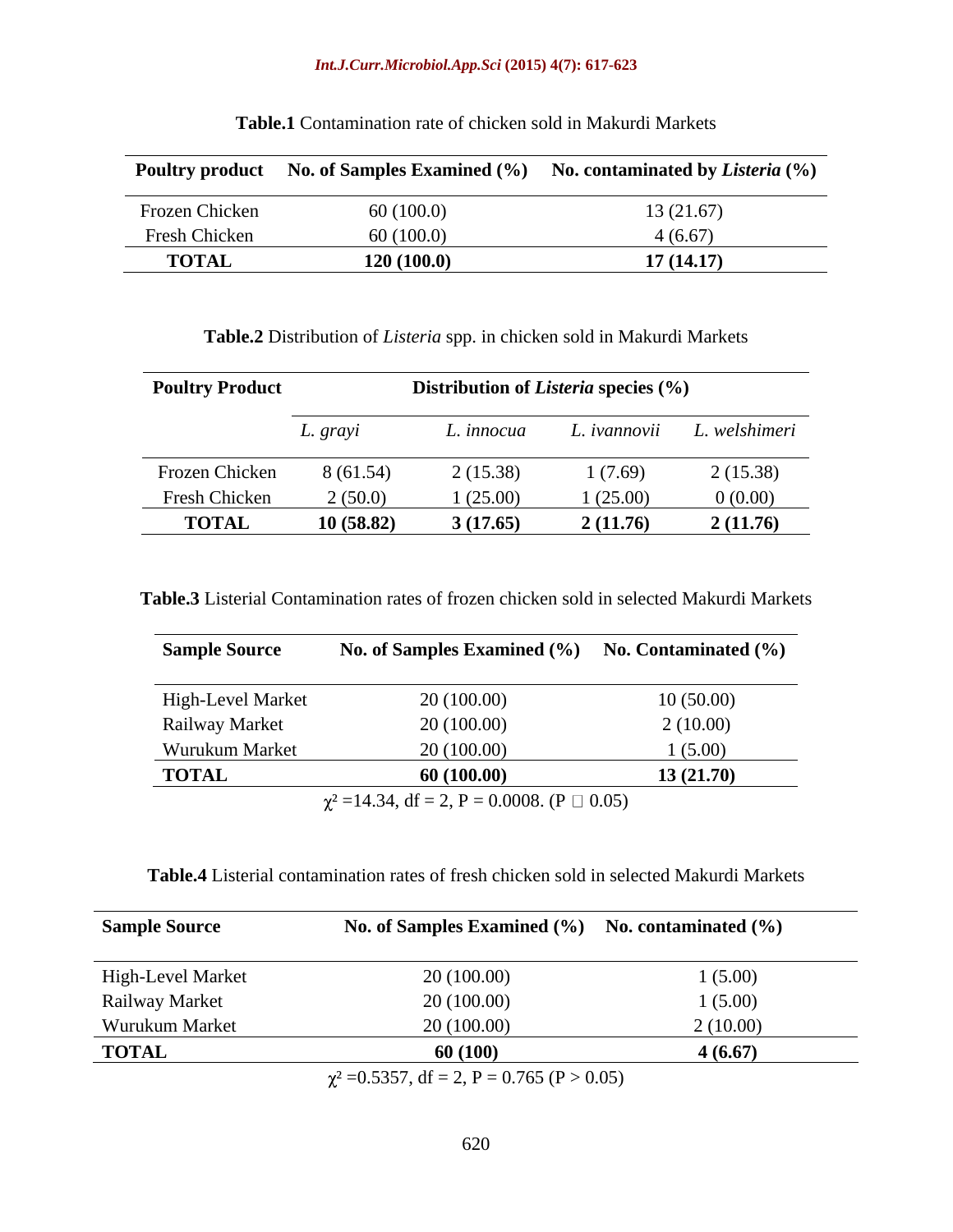

**Fig.1** Antimicrobial profile of *Listeria* spp. from frozen and fresh chicken

*Listeria* spp. from chicken meat samples in streptomycin, zinnacef. This finding

Ghasemian-Safaei *et al.* (2011) had reported (sulphamethaxozole), gentamycin and

This finding also agrees with those of minimum standard concentrations for the (2013) who reported contamination at any

The results of this study suggest that the *Listeria* spp. were highly resistant to *innocua,* and *L. ivannovi*isolates were and clinical cases of listeriosis which are

Similarly, Ashraf *et al.* (2010) recovered however highly susceptible to ciprofloxacin, Egypt and Ikeh *et al.* (2010) isolated *L.*  collaborates the reports of Ennaji *et al. monocytogenes*, *L. murrayi grayi* and *L.*  (2008) who observed high susceptibility of *seeligeri*, *L. ivanovii, L. innocula, and L.*  listerial isolates to antibiotics. Ennaji *et al. welshimeri.* (2008) had observed that listerial isolates the presence of bacterial contamination in erythromycin in contrast to the findings of poultry product and Kozacinski *et al.* (2006) this study. The discrepancy in these findings presence of *Enterobacteria* in chicken may be attributed to excess concentration of breasts samples. the antibiotics in the commercially prepared Kozacinski *et al.* (2006) and Bhandari *et al.* antibiotics as documented in the CLSI stage of the production process in meat and is not always adhered to according to meat products. Schroeder *et al.* (2002). Indiscriminate use amoxicilin. Resistance to gentamycin and observed a continuing pattern of emergence erythromycin was less. The *L. grayi, L.*  of strains of *Listeria* spp. isolated from food streptomycin, zinnacef. This finding were resistant to septrin (sulphamethaxozole), gentamycin and antibiotic discs which did not use the minimum standard concentrations for the standard (2006). The CLSI standard (2006) of antibiotics in animals may be another contributing factor. Safdara and Armstrong (2003) and Chukwu *et al.* (2006) had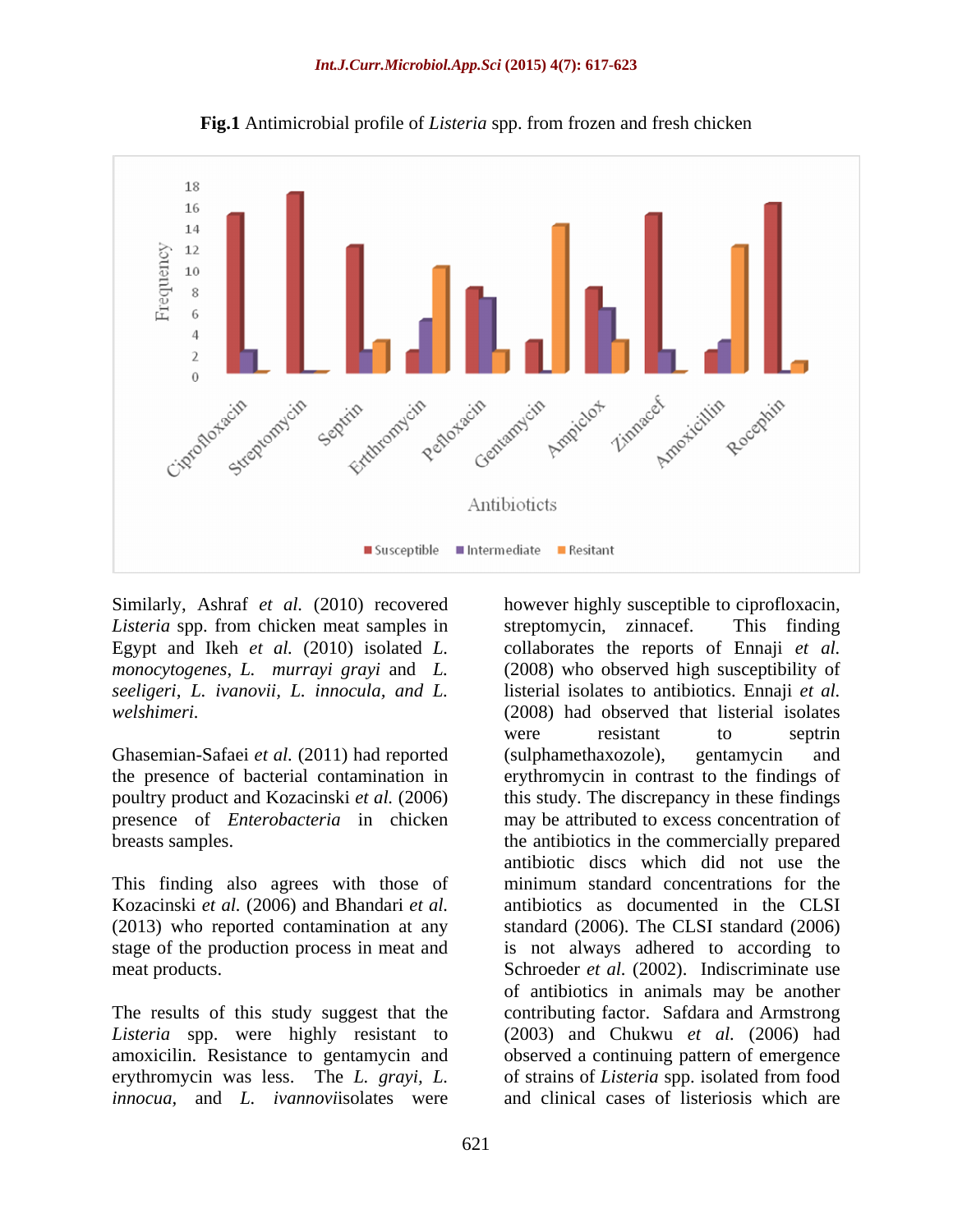resistant to one or more antibiotics. with PCR use for rapid identification Although the incidence of antibiotic bollisteria monocytogenes. Veter. resistance is currently low, the range of *World*, 3(8): 353–359. antibiotics to which resistance has been Bhandari, N., Nepali, D.B., Paudyal, S. acquired is wide. It is of concern that this 2013. Assessment of bacterial load in expanding range now includes a number of first line antibiotics such as penicillin, ampicillin, tetracycline and gentamycin used in the treatment of listeriosis. Chukwu, O.O.C., Ogbonna, C.I.C., Olabode,

This study has confirmed a high prevalence Nwakiti, O.O. 2006. Listeria of *Listeria* species in frozen and fresh chicken sold in Makurdi, Nigeria. This processedmeat and ready-to- eat-dairy study has also demonstrated high antibiotic susceptibility of test organisms to 900–904. ciprofloxacin, streptomycin, zinnacef and Churchill, R.L.T., Lee, H., Hall, C.H. 2006. resistance to amoxicilin, septrin, gentamycin and erythromycin. This study thus affirms that the isolation of *Listeria* species in poultry products could serve as a source of Clinical and Laboratory Standards Institute contamination of chicken meat meant for (CLSI), 2006. Methods for human consumption and thus pose a health **and** and a disk risk for high-risk individuals. Consequently consumers of chicken should ensure that isolated or fastidious bacteria; meat and other poultry products are boiled properly before consumption. In addition market administrators and health inspectors Wayne, PA. should advocate improvement in hygienic Ennaii, H., Mohammed, T., Ennaii, conditions of slaughter houses and other meat processing sites by meat sellers to Characterization and antibiotic avoid cross contamination which is a major<br>
factor in the transmission of *Listeria*.<br> *monocytogenes* isolated from poultry

- environment. *Afr. J. Biotechnol.,*
- Raafat, H., Abdelazeem, M., Khalid, I. *Jund*<br>E 2010, Occurrence of Listeria 253. E. 2010. Occurrence of *Listeria* species in meat, chicken products and human stools in Assiut city, Egypt

of*Listeria monocytogenes*. *Veter. World,* 3(8): 353–359.

- Bhandari, N., Nepali, D.B., Paudyal, S.<br>2013. Assessment of bacterial load in broiler chicken meat from the retail meat shops in Chitwan, Nepal. *Int.J. Infect. Microbiol., 2(3): 99-104.*
- A.O., Chukwu, A.I., Onwuliri, F.C., Nwakiti, O.O. 2006. *Listeria monocytogenes* in Nigerian products. *Niger. J. Microbiol*., 20(2): 900 904.
- Detection of *Listeria monocytogenes* and the toxin histeriolysin O in food. *J. Microbiol. Methods, 64:* 141-170.
- (CLSI), 2006. Methods for antimicrobial dilution and disk susceptibility testing of infrequently isolated or fastidious bacteria; approved guideline (M45-A). Clinical and Laboratory Standards Institute, Wayne, PA.
- *monocytogenes* isolated from poultry **References** Resist., 2008: 45–50. Ennaji, H., Mohammed, M.,Mohammed, H., Nozha, C. 2008. Characterization and antibiotic susceptibility of *Listeria monocytogenes* isolated from poultry and red meat in Morocco. *Infect Drug Resist.,* 2008: 45–50.
- Adetunji, V.O., Adegoke, G.O. 2008. Hosseini, A., Narimani, T., Formation of biofilm by strains of Sharitzaden, A., Raheim, E. 2011. The *Listeriamonocytogenes* from soft cheese 'Wara' and its processing of table eggs from retails markets by<br>environment  $\begin{array}{ccc} 4fr & I & Biotechnol & Salmonella & spp., & Listeria \end{array}$ 7(16): 2893 2897. *monocytogenes*, *Campylobacter jejuni* Ashraf, M.A., Sohaila, F., Hassan, A., and Escherichia coli in Iran. Ghasemian-Safaei, S.H., Jalali, M., Hosseini, A., Narimani, T., Sharifzadeh, A., Raheim, E. 2011. The prevalence of bacterial contamination of table eggs from retails markets by *Salmonella* spp., *Listeria* and *Escherichia coli* in *Jundishapur J. Microbiol.,* 4(4): 249 253.
	- Gilot, P., Genicot, A., Andre, P. 1996. Serotyping and esterase typing for